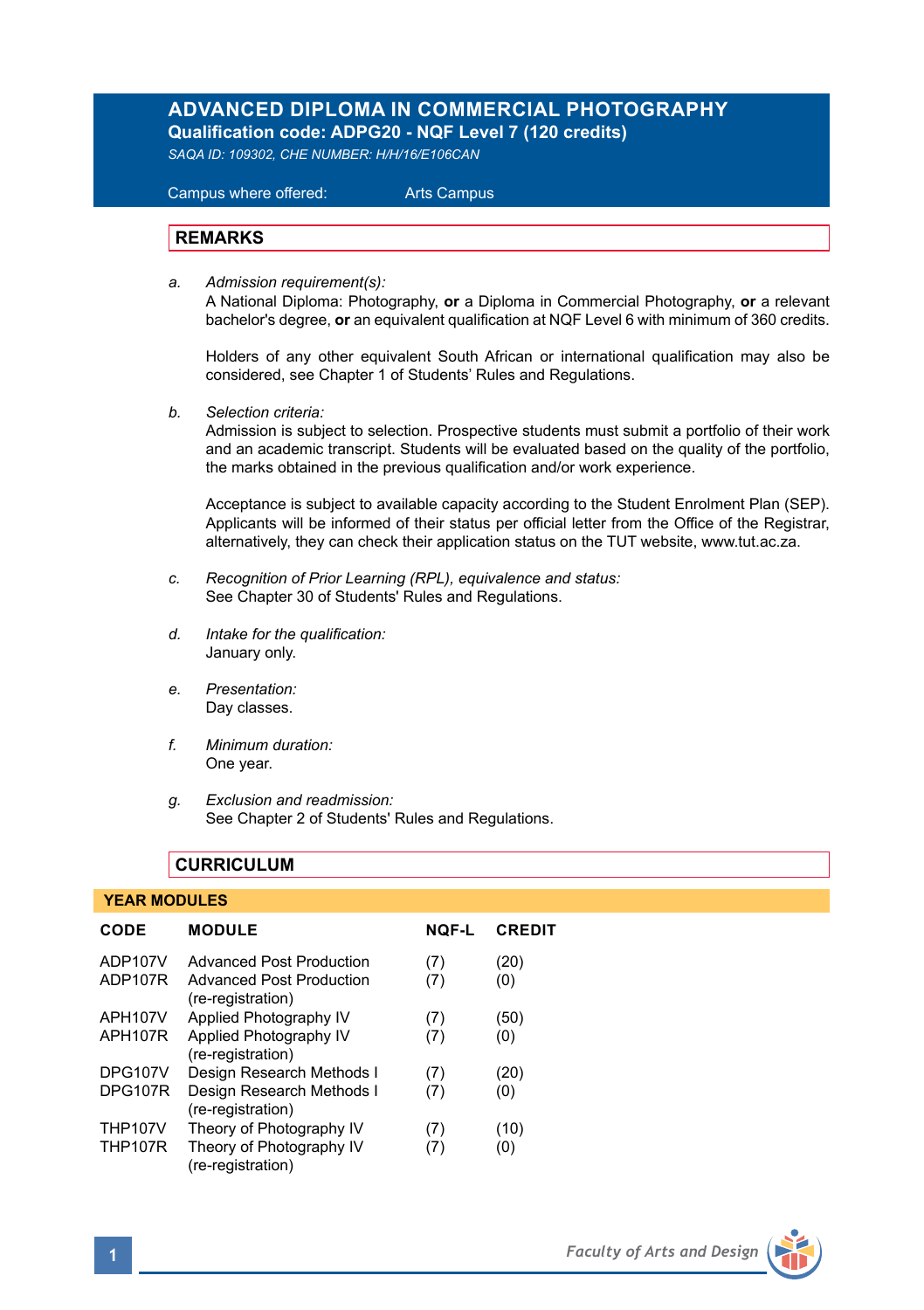## **plus two of the following electives:**

| Event Photography                    | (7) | (10) |
|--------------------------------------|-----|------|
| Event Photography                    | (7) | (0)  |
| (re-registration)                    |     |      |
| Panoramic Photography                | (7) | (10) |
| Panoramic Photography                | (7) | (0)  |
| (re-registration)                    |     |      |
| Videography                          | (7) | (10) |
| Videography (re-registration)        | (7) | (0)  |
| TOTAL CREDITS FOR THE QUALIFICATION: |     |      |
|                                      |     |      |

# **MODULE INFORMATION (OVERVIEW OF SYLLABUS)**

The syllabus content is subject to change to accommodate industry changes. Please note that a more detailed syllabus is available at the department or in the study guide that is applicable to a particular module. At time of publication, the syllabus content was defined as follows:

## **A**

## **ADVANCED POST PRODUCTION (ADP107V/R) PRACTICAL EVALUATION**

#### *(Module custodian: Department of Visual Communication)*

The purpose of this module is to extend the student's scope of knowledge within photographic software applications. It is particularly suitable for continuing professional development through a systematic understanding of advanced photographic software techniques. This module further links with the Applied Photography IV and elective modules to support a professionally compiled portfolio of images. (Total tuition time: ± 64 hours)

## **APPLIED PHOTOGRAPHY IV (APH107V/R) PRACTICAL EVALUATION**

### *(Module custodian: Department of Visual Communication)*

The purpose of this module is to extend the scope and integrated knowledge in the main fields of commercial photography. This module is particularly suitable for continuing professional development through the inculcation of a deep and systematic understanding of both current thinking, practice and technique within areas of commercial photography. The main practical area of expertise is complemented with a choice between two of three electives, namely Event Photography, Panoramic Photography or Videography. A professionally compiled portfolio of images prepared to an advanced commercial standard, forms part of this module outcome. (Total tuition time: ± 130 hours)

## **D**

## **DESIGN RESEARCH METHODS I (DPG107V/R) PROJECT ASSESSMENT**

## *(Module custodian: Department of Visual Communication)*

This module enables a student to demonstrate an understanding of a range of applied methods of enquiry in the field of photography. Students will be able to demonstrate the ability to identify, analyse, evaluate, critically reflect on and address complex problems, applying evidence-based solutions and theory-driven arguments within a photographic context. Furthermore, students will acquire the ability to develop processes to gather and validate information within the field of photography. (Total tuition time: ± 80 hours)

## **E**

#### **EVENT PHOTOGRAPHY (EPG107V/R) PRACTICAL EVALUATION** *(Module custodian: Department of Visual Communication)*

The purpose is to extend the scope and integrated knowledge in the fields of events related to commercial photography. This module is therefore particularly suited for continuing professional development with a deep and systematic understanding of current thinking, practice and related equipment in the elective module. A professionally compiled portfolio of images, prepared to an advanced commercial standard, forms part of this module outcome. (Total tuition time: ± 32 hours)



**2** *Faculty of Arts and Design*